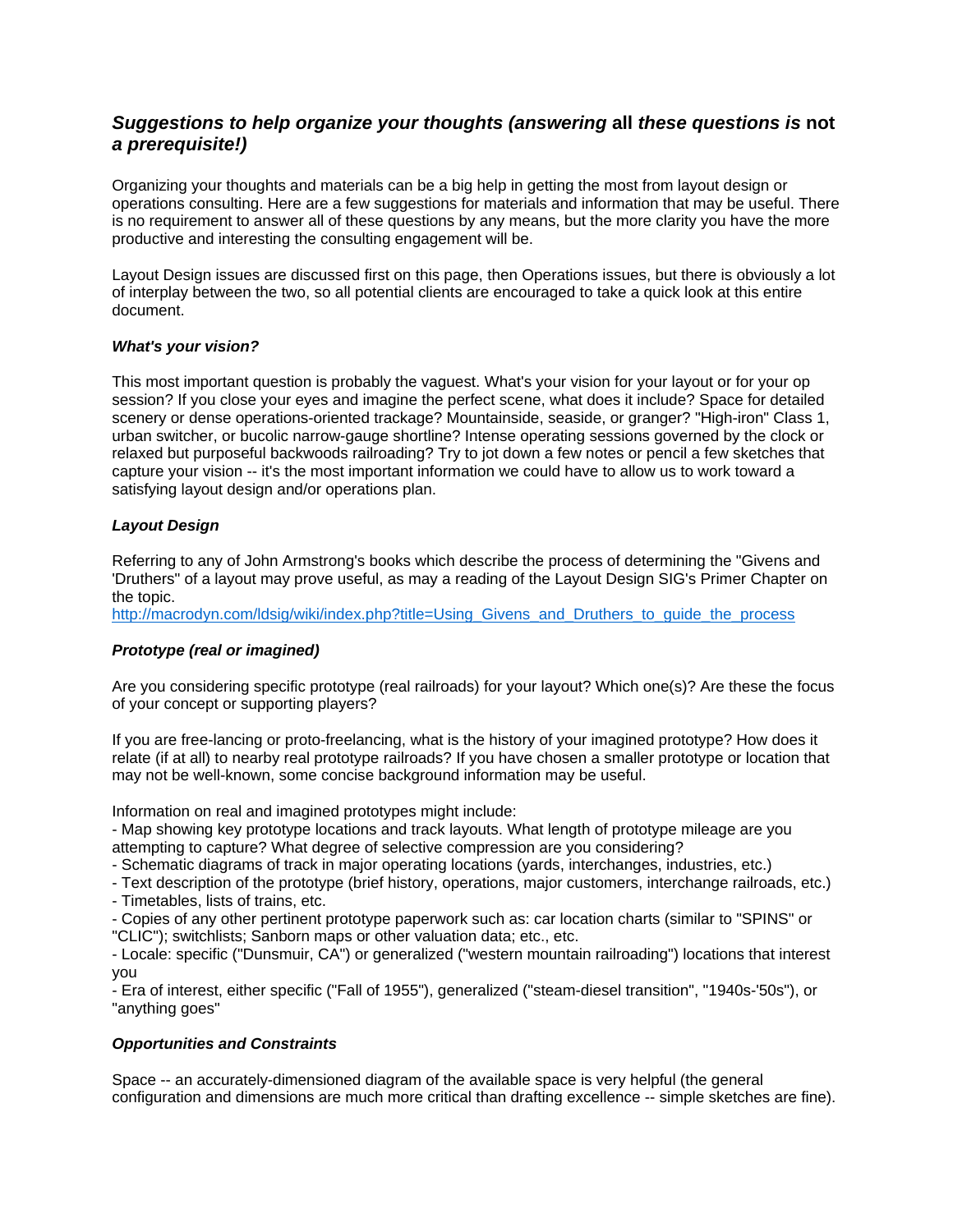Include obstructions such as windows, doors, heating and A/C equipment, etc. Identify existing or anticipated "political" boundaries negotiated with cohabitants. For multi-deck designs, ceiling height is also important.

Time -- How much time do you have for building and maintaining this layout? Is there a crew of helpers to assist?

Skills -- What layout building skills do you have today, which are you likely to learn or find friends to provide, which may be out of the question?

Environmental issues -- heating, cooling, dust, etc.

Ergonomics factors -- any restrictions existing now or anticipated in the future around operator flexibility, reach, etc.

#### *Layout type and concept*

What are your preferences and purpose in building the layout? How would you prefer to set the balance between potentially competing needs like operations vs. prototype replication?

Some of the key areas you might want to emphasize include:

- Operations, including the following areas of interest and trade-offs
- Switching vs. mainline running
- One-person vs. larger crew
- Formal vs. casual operations, degree of intensity desired
- Style of train control: Timetable / Train Order, CTC, Track Warrants, Sequence, "Holler and Hope"
- Replication of prototype scenes, visual fidelity
- Model railfanning, photography
- Low cost or quick construction
- Portability / reusability

#### *Modeling preferences*

Scale and gauge

Ideas on preferred and minimum radius curves and turnout size/number

Hand-laid or commercial track components? Have you selected a manufacturer?

Control of trains: DC (Block Control) vs. Command Control such as DCC

What is your preferred balance between highly accurate fine scale models and less-detailed "representational" modeling of rolling stock, structures, trackwork, etc. (i.e., what is "good enough" for you)?

How important is scenery to your layout concept? Is natural and realistic scenery (e.g., fewer long retaining walls) more important than squeezing in more track? Or will "Plywood Pacific" style scenes be OK for now (or for a while!)?

Is it important that the layout be designed so that parts could be put into operation in stages?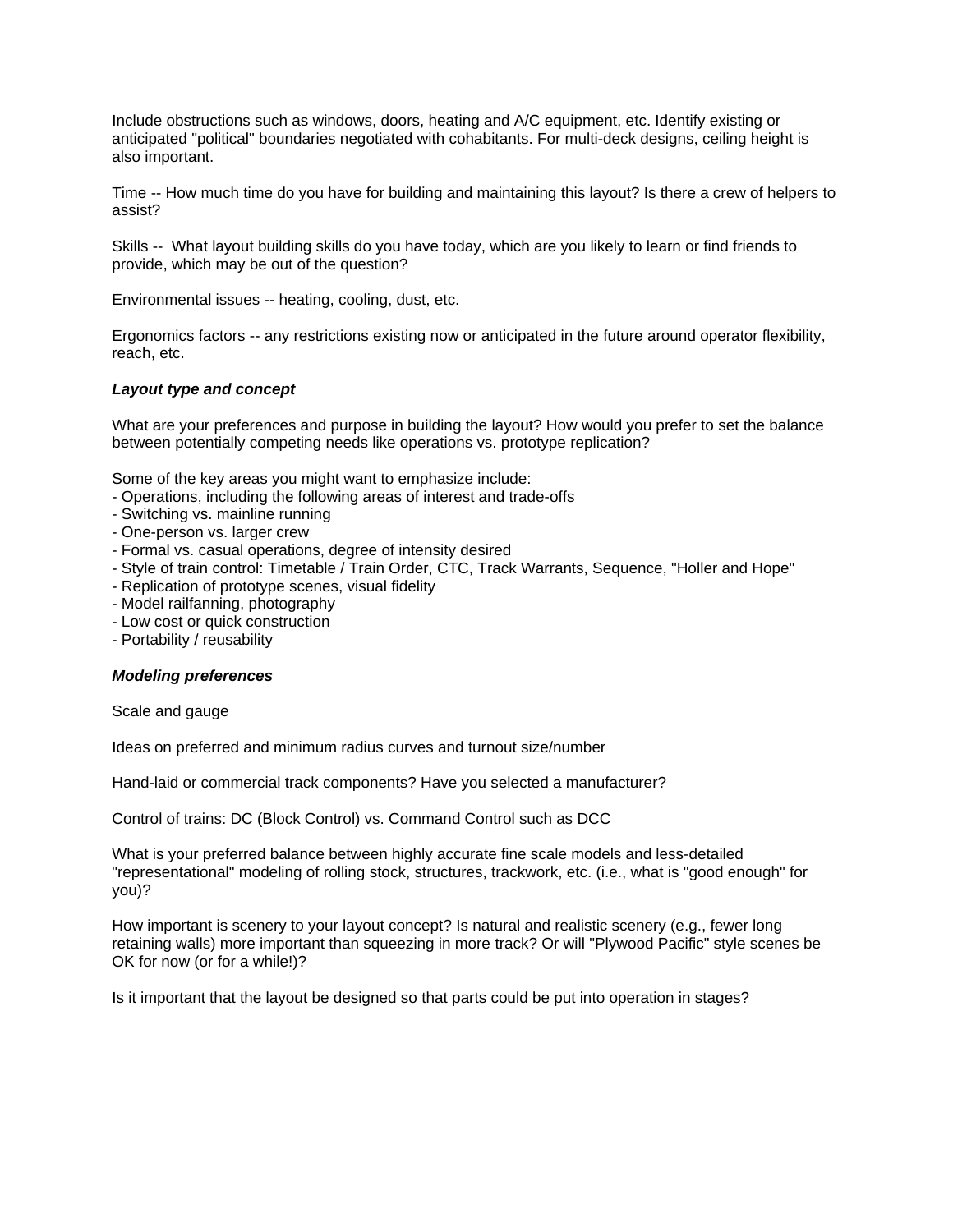# *Layout and Operating Style*

Is continuous running a requirement?

Is your preference for trains passing once-through each scene or two passes or more through each scene?

Is your preference for a linear order of towns (A>B>C) or for multiple junctions and alternate routes (sometimes referred to as "spaghetti bowl")?

Are you considering multiple decks? Are they to be connected? How will trains move between (e.g., helix, switchback, visible horseshoe curves, manual cassettes, etc.)?

Is staging important to your layout concept to create an impression of the world beyond-the-benchwork?

What types of staging are you considering?

- Interchange or yard tracks
- Stub-end
- Through or loop
- Car-ferry or moveable cassette
- Is staging to be visible, secluded but accessible, or hidden? Active (fiddle yard) or pre-set?

- Have you considered the staging capacity (number of tracks) that will be necessary for your operations concept?

Do you have preferences on aisles, access space, walk-in, duck-unders lift-outs, etc.?

What are your preferences for the typical and maximum length of trains?

Would you like significant distance between stations / towns (train length or more), or are you willing to settle for "engine in one town, caboose in the next" to get more features?

#### *Operations Issues*

What are the primary (and other) reasons trains will run on your layout:

- Test-track/display of models
- Model railfanning, just watch 'em run
- Casual but purposeful operations
- Attempting a strict re-creation of prototype operations

Operations areas of interest (some repeated from above)

- Switching vs. mainline running
- Passenger vs. freight operations
- One-person vs. larger crew
- Formal vs. casual operations, degree of intensity desired
- Style of train control: Timetable / Train Order, CTC, Track Warrants, Sequence, "Holler and Hope"
- Recreating prototype crew roles and rituals

Who and how many will operate the layout? The owner alone, a consistent crew, visiting knowledgeable operators, family members or other casual visitors?

Have you considered how you will generate car movements (car card/waybill, hand-written or computergenerated switchlists, tab- or tack-on car, "switch all the red ones on odd-numbered days", etc.)

What density of train movements would you like to achieve (how many trains in a typical session, how many trains / operators active at a time)?